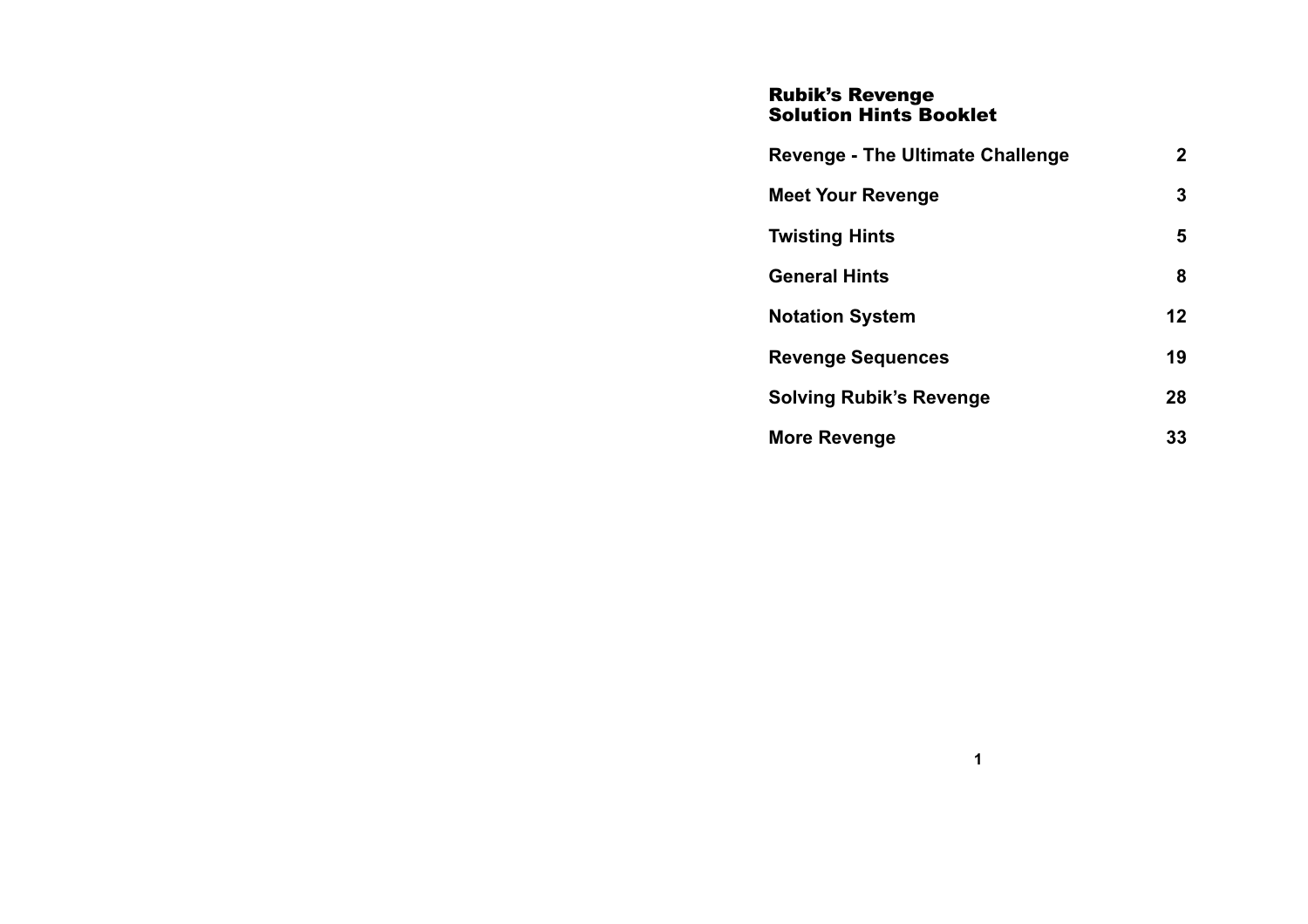## <span id="page-1-0"></span>Revenge - The Ultimate Challenge

RUBIK'S Revenge is the big brother of the best selling, original RUBIK'S Cube. Some of the moves that you might know that work on the original Cube also work on Rubik's Revenge - but be warned: the similarity stops there.

Rubik's Revenge presents a completely new challenge. You must mix up the puzzle with a few twists and turns and then try to match up the pieces until each face is a single colour. However, you are advised to read the first few sections of this booklet first.

Try to solve the puzzle logically, but be careful. Be very, very careful. Your success will depend on how well you grapple with the totally unexpected problems you will meet.

With millions more combinations than the original, Cube plus its own special devilry, you should be wary of Rubik's Revenge - the Ultimate Challenge.

## Meet Your Revenge

RUBIK'S Revenge has 6 faces. Each face will be a single solid colour when the puzzle is solved.

The puzzle has 12 different layers and each can be turned independently of the others.



**3**

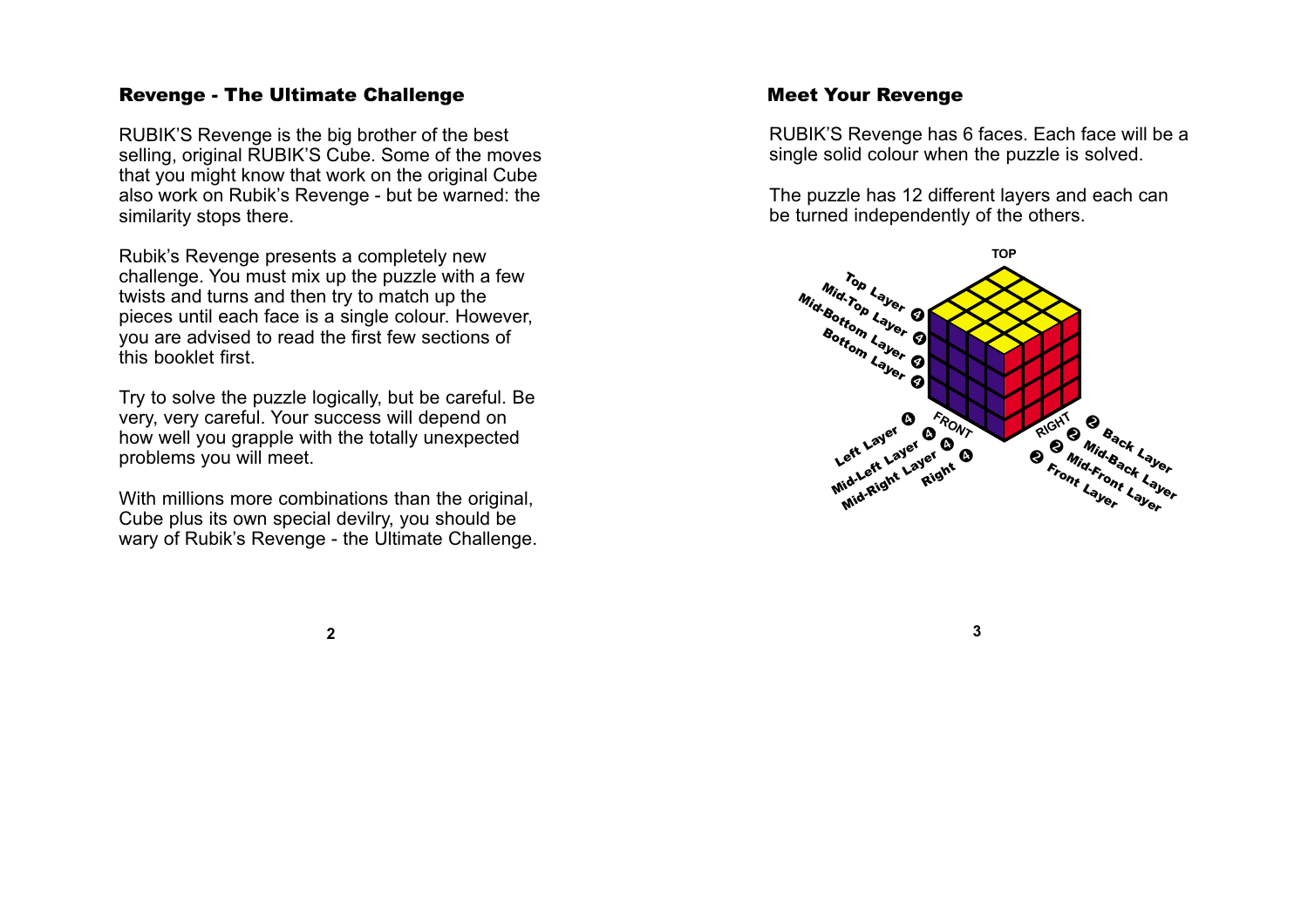# <span id="page-2-0"></span>Meet Your Revenge

Revenge is made of 56 smaller cube pieces. 24 have a single colour - these are Face Pieces, 24 have two colours - these are Edge Pieces; and 8 have three colours - these are Corner **Pieces** 



When the puzzle is solved, the Yellow face is always opposite the White face; Blue is opposite Green, and Red is opposite Orange.

Also, when the Yellow face is on top, Blue is at the front when Red is on the right, as in the diagram above.

# Twisting Hints

There are two kinds of twist that can be given to any layer: a quarter twist and a half twist.

A quarter twist rotates one layer of the puzzle 90º clockwise or anticlockwise. A half twist rotates one layer 180º. (Twisting a layer through three quarters is the same as twisting it one in the opposite direction.)

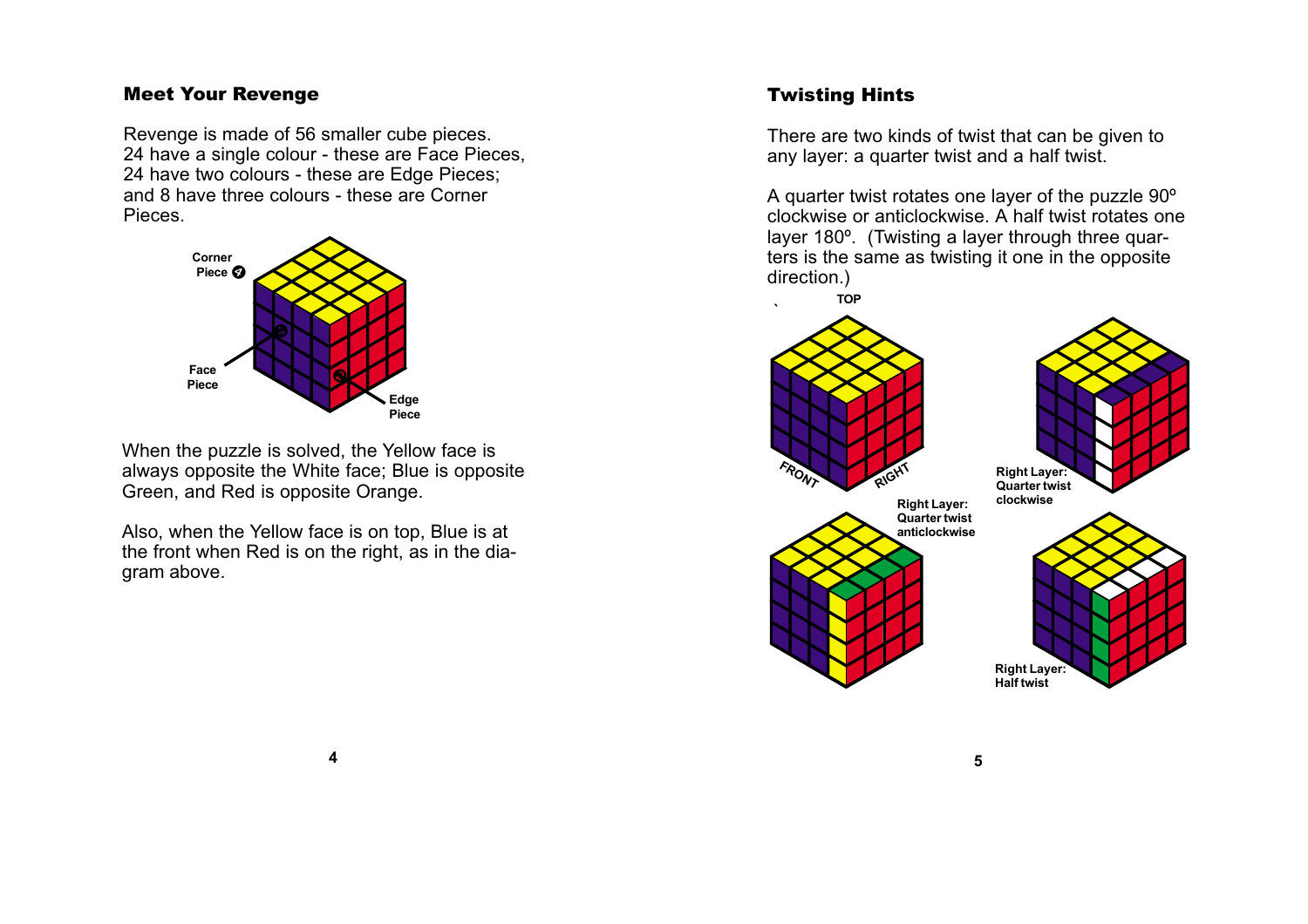# Twisting Hints

Think of the orientation. For example, moving the back right corner piece with a half twist will put it diagonally opposite and upside down.



If the same piece were instead moved by two quarter twists of two different layers, it would end in the same position but in a different orientation.



# Twisting Hints

Whenever you move a piece, performing the moves you made backwards will return the puzzle to its original position.

As an exercise in twisting, try this: from the solved position, twist two adjacent layers at a time (as though the cube were 2x2), and try to get each face with four 2x2 blocks of four different colours as shown here.



Now try to put the puzzle

back into the solved position. This is the same as trying to solve the Mini-Cube or just the corners of the Revenge.

Don't worry if your Revenge gets muddled up, there are some General Hints in the next section.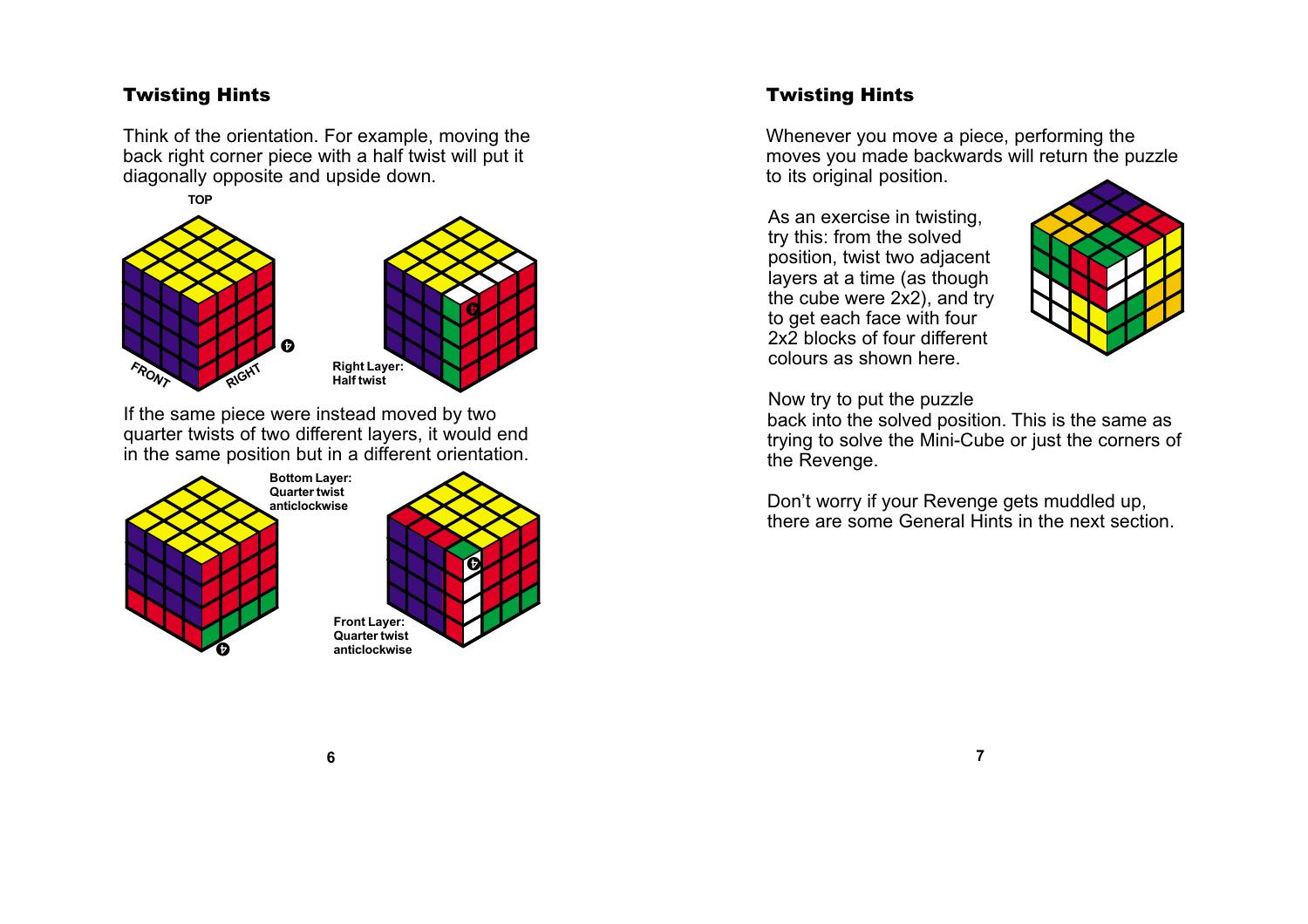# <span id="page-4-0"></span>General Hints

If you haven't jumbled your Revenge up, now is the time to start.

Then, try to solve the puzzle logically.

Unlike Rubik's Cube, the face pieces do not determine which face is which colour. In fact, there are four face pieces of each colour. It is best to start from a corner piece.

Turn the puzzle so that your chosen corner is on the top layer. In the example here, the Red/Yellow/Blue piece has been used. This piece shows what colour the faces must be. Remember, Blue is opposite Green; Red is opposite Orange; and Yellow is opposite White.



# General Hints

Now that you can see which pieces must go where, try to build up on your chosen corner piece. You can do this in several ways. For example:

Layer by Layer:







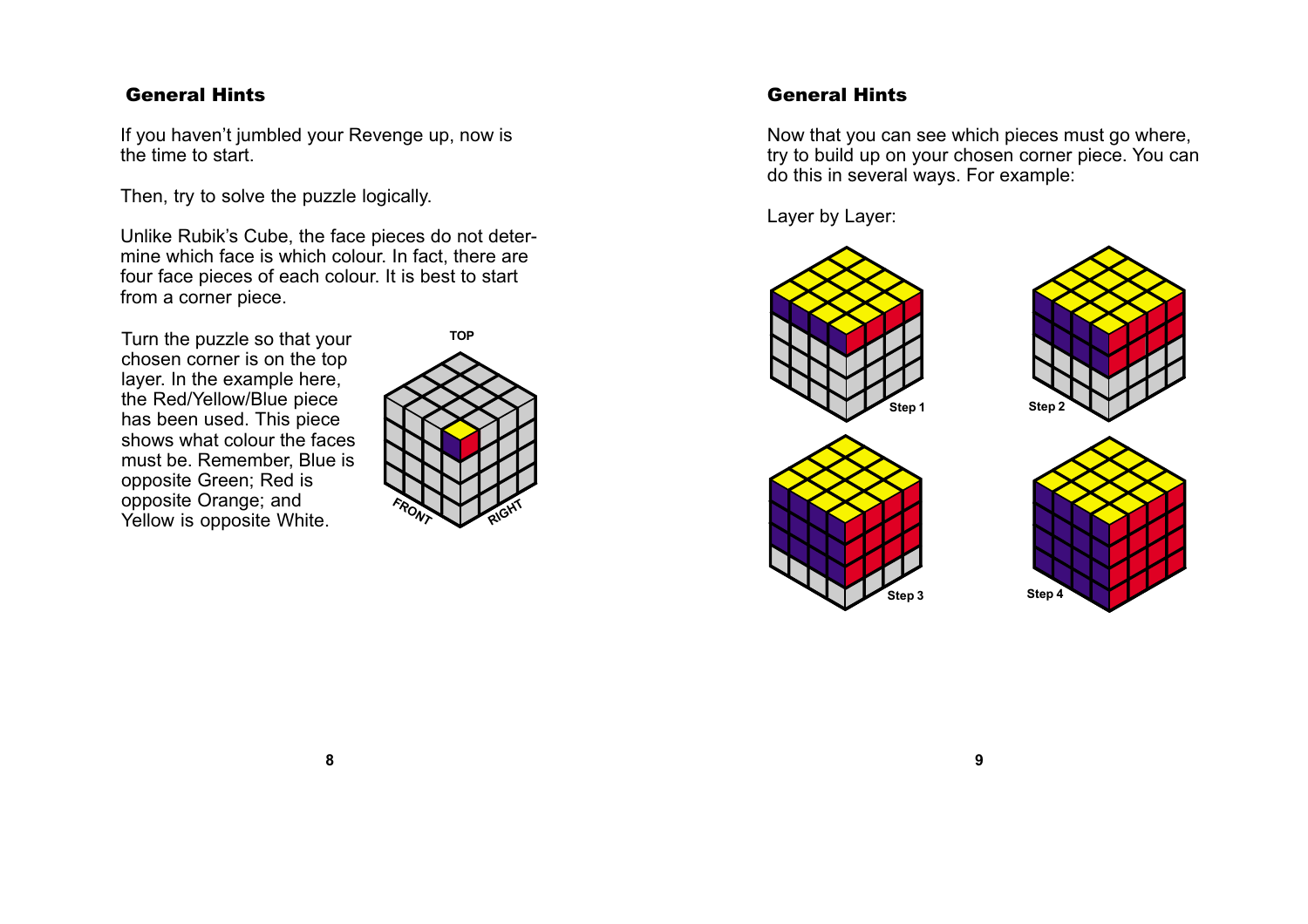## General Hints

Edges; Corners, and Faces:



Some methods will prove more difficult than others, so try different ways. (There is one that avoids the problems the others may encounter.) Whichever approach you use, you will need different sequences: some which just affect face pieces; some that just affect edge pieces; and some that just affect corner pieces.

# General Hints

Experiment with different sequences of twists to find out what they do. Try to find some that move pieces you have already positioned to one side and then put them back in place. You will often find that other pieces yet to be placed have either moved about or been reorientated. You should make a note of any effects that look useful so that you can repeat them to achieve a desired result.

However, to do this you must use a system to record your moves and the effects. Also, you will need to put numbered or lettered stickers onto your puzzle to differentiate between identical pieces. (For example, Blue face pieces could be numbered 1 to 4 and Blue/Red edge pieces tagged A and B. This makes it easier to see what has moved where.

A system for recording your sequences is given in the next section.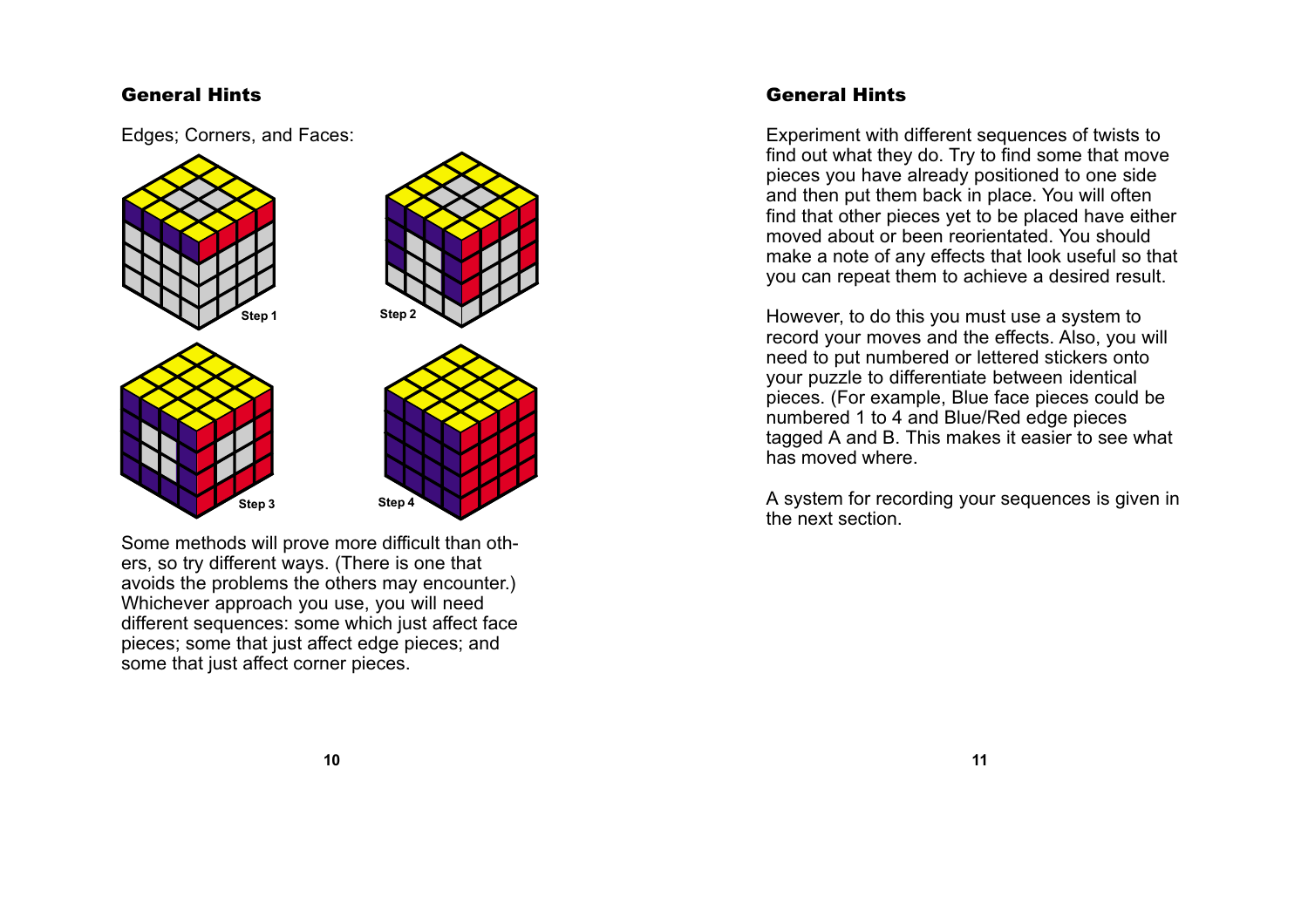<span id="page-6-0"></span>The layers of Rubik's Revenge are as labelled here.



The front face is the one that is facing you when you start the sequence. Keep that face towards you throughout the sequence.

# Notation System

Remember to look for sequences that do not disturb pieces already positioned: those pieces should end up where they started. Only record sequences that do this.

Movement of a layer is recorded by the layer's name and an arrow. The arrow gives the direction that the **front** or **top** edge of that layer is moved one quarter turn. Thus, for example:

| <b>Notation</b>                  | Indicates:                              |
|----------------------------------|-----------------------------------------|
| Front <sup>®</sup>               | Front layer one quarter twist to left.  |
| <b>Back<sup>o</sup></b>          | Back layer one quarter twist to right.  |
| $\mathsf{Top}\, \mathbf{\Theta}$ | Top layer one quarter twist to left.    |
| Bottom <sup>®</sup>              | Bottom layer one quarter twist to left. |
| Left                             | Left layer one quarter twist down.      |
| Right <sup>⑤</sup>               | Right layer one quarter twist up.       |
| Mid-Left <sup>O</sup>            | Mid-Left layer one quarter twist down.  |
| Mid-Back <sup>®</sup>            | Mid-Back layer a quarter twist to left. |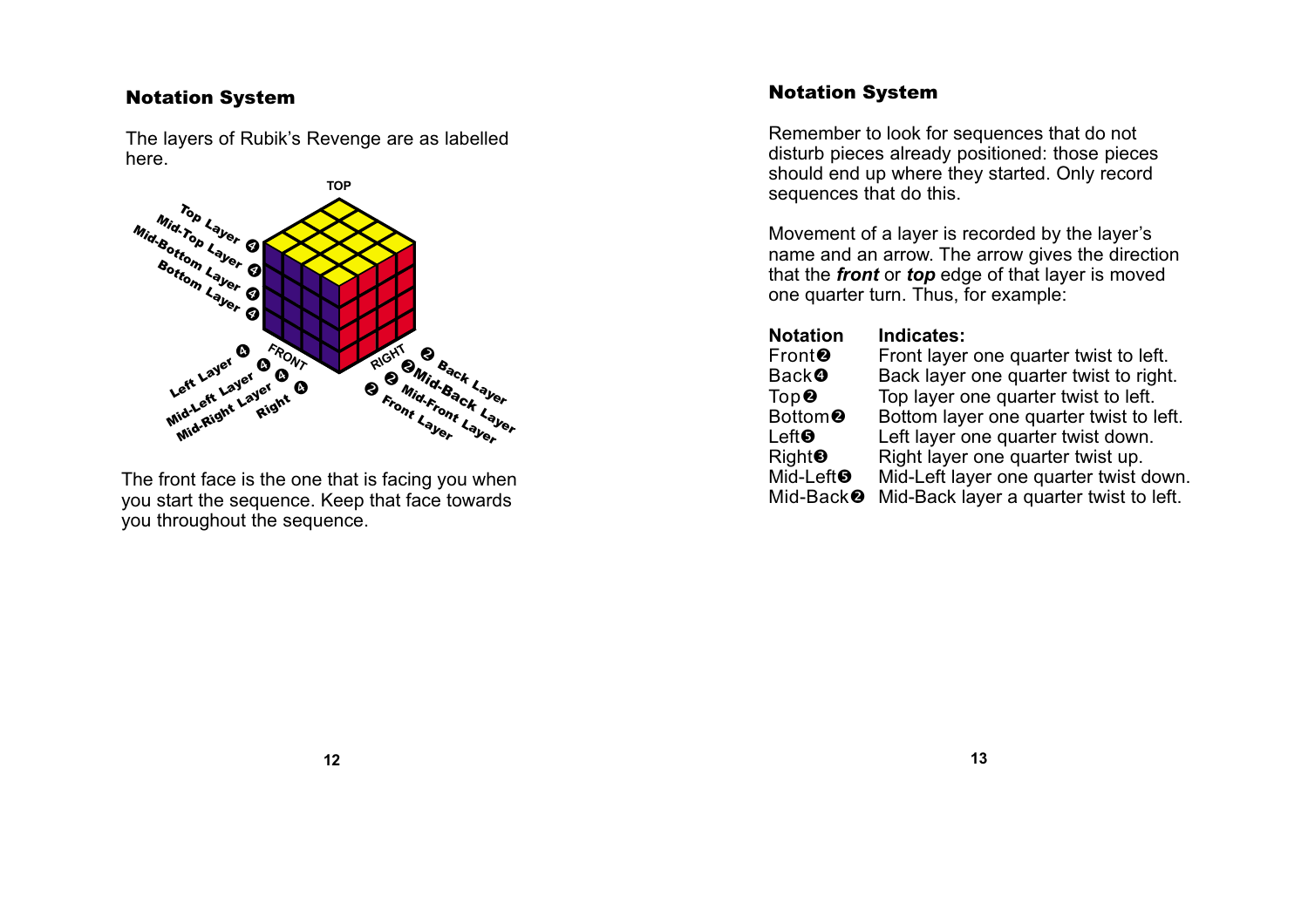Remember, the direction relates to the visible edge of that layer at the **top** or **front**.

With a half-twist, direction is irrelevant, so this is shown by replacing the arrow with a 2. So, **Front2** means that the front layer is rotated a half-twist.

You may want to twist two layers together. This should be recorded as, say:

Bottom+Mid-Bottom

You may find it tricky to twist a middle layer. In practice, it's easier to twist it with the adjacent face layer and then turn the face layer back.

There is a reason for the way the puzzle is viewed. This enables you to see how the pieces already positioned are moved out of the way and where they go to. If you can see this clearly, you will find it much easier to remember the sequence.

## Notation System

To note the start and finish positions, so that you can see what has happened after a sequence of moves, copy and use the diagrams below.

This is the one used in this booklet. It represents the view of the bottom layer (and a false perspective of the sides) you would have if you tilt the puzzle away from you.

#### **Start Position End Position**





**SEQUENCE:**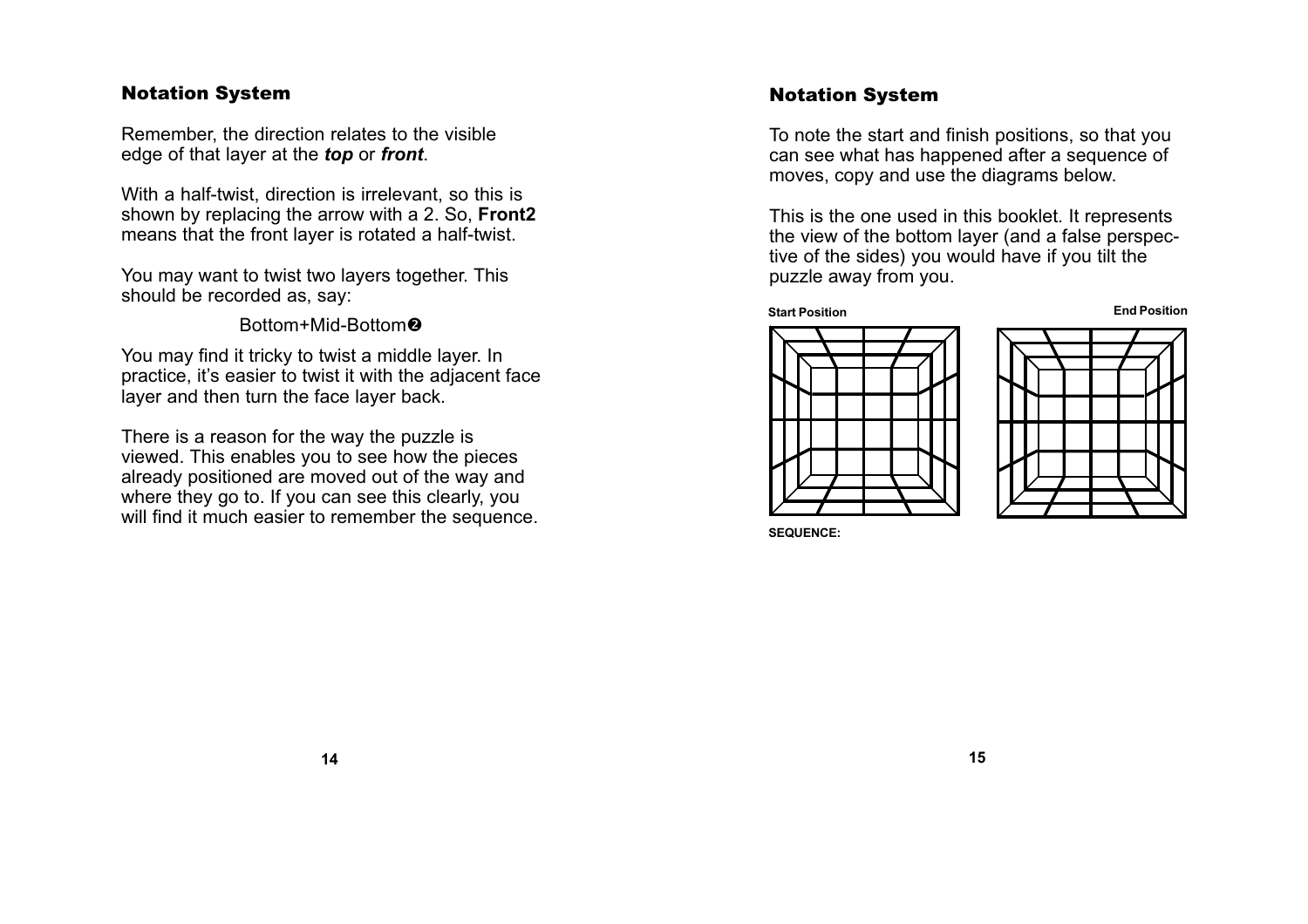Just record the effect that is relevant. For example, suppose you find a sequence that moves one edge piece from the bottom layer to the mid-top layer while leaving the pieces in the top layer and the other edge pieces in the mid-top layer unchanged. This is the only important effect. You do not need to note what happens to the other pieces on the bottom and mid-bottom layers. All you need to know is the start position of the piece that ended in the mid-top layer.

For example, your start and end position should simply be noted as here (along with your sequence of moves).

**Start Position End Position**





(Asterisked pieces remain unmoved.)

# Notation System

For each sequence that you find, there will also be a Reverse, a Mirror, and a Reverse Mirror.

Suppose you have found a sequence that reads:

Mid-Left❺; Bottom❷; Mid-Left❸; Bottom2; Mid-Left❺; Bottom❷; Mid-Left❺.

The Reverse is the sequence in reverse order with the direction of arrows also reversed, as here:

Mid-Left❸; Bottom❹; MId-Left❸; Bottom2; Mid-Left❺; Bottom❹; Mid-Left❺.

The start position of the Reverse is the end position of the original sequence, and the Reverse ends with the start position of the original. So, if you perform a sequence and then wish to put the puzzle back as it was, simply do the Reverse of the one you did to restore the original position.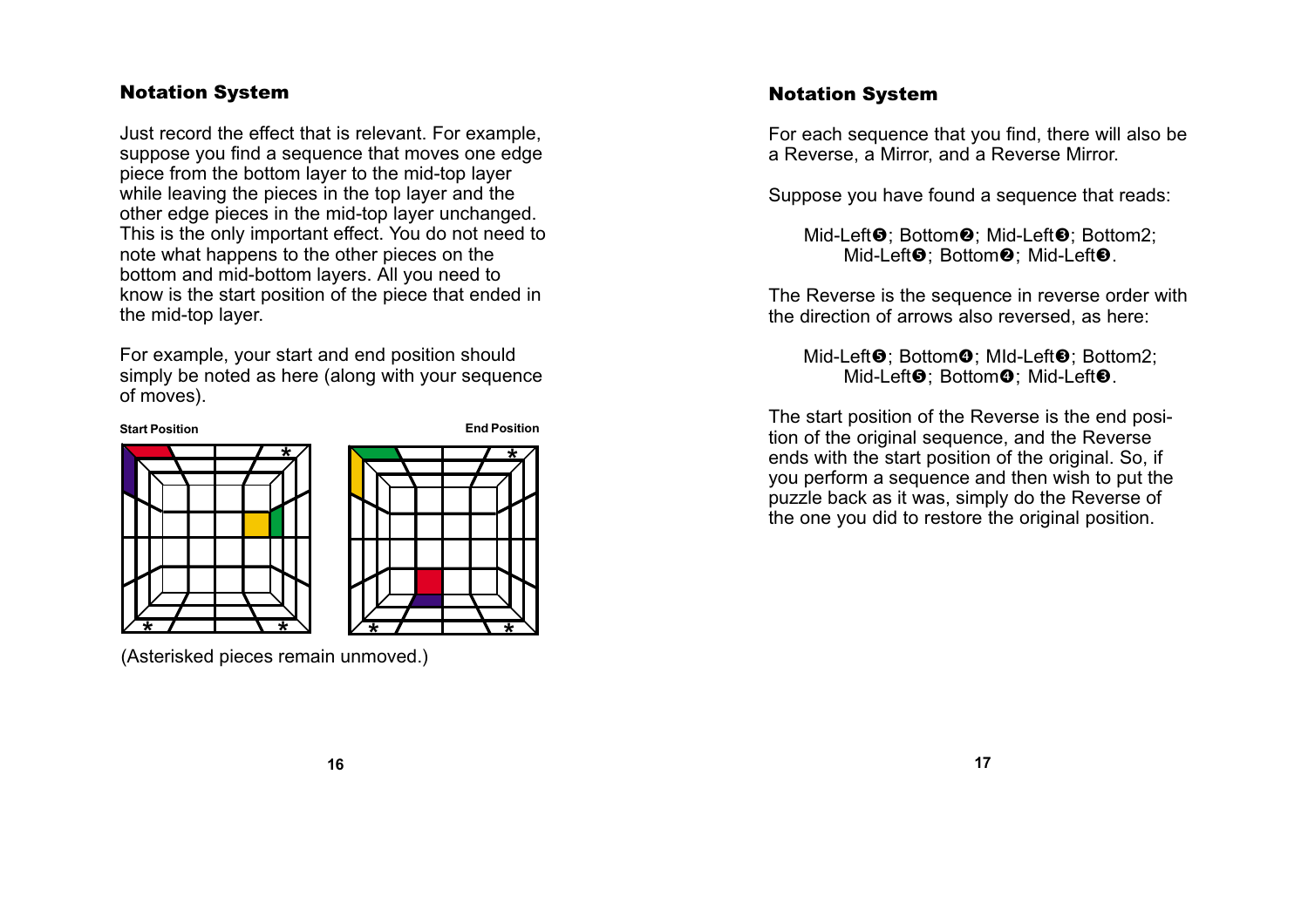<span id="page-9-0"></span>A MIrror sequence is a left-right reflection of the original. This swaps left and right without changing the arrows and reverses all other arrows The Mirror of the previous sequence would be:

## Mid-Right❺; Bottom❹; Mid-Right❸; Bottom2; Mid-Right $\boldsymbol{\Theta};$  Bottom $\boldsymbol{\Theta};$  Mid-Right $\boldsymbol{\Theta}.$

Start and end positions are reflections of those for the original sequence. For example, the diagrams here are the reflections of those on page 16.





Whenever you find a useful sequence, make sure you also record these other versions. If you have trouble finding your own sequences, some useful ones are given in the next section.

# Revenge Sequences

This section contains some general sequences to cover many situations. (There are other more specific sequences for you to find.) The system of notation is as described in the previous section.

The start and end positions show the **bottom** face. (That is, the view you would have if you tilt the puzzle away from you.) Start and end positions for the Reverse and Mirror versions have been omitted for reasons of space.

Always hold the puzzle so that the piece you wish to move is in the appropriate start position.

Asterisked pieces remain unmoved as do all the other pieces of the puzzle.

The relevant pieces to be moved are hatched to avoid confusion with the colours you might be placing.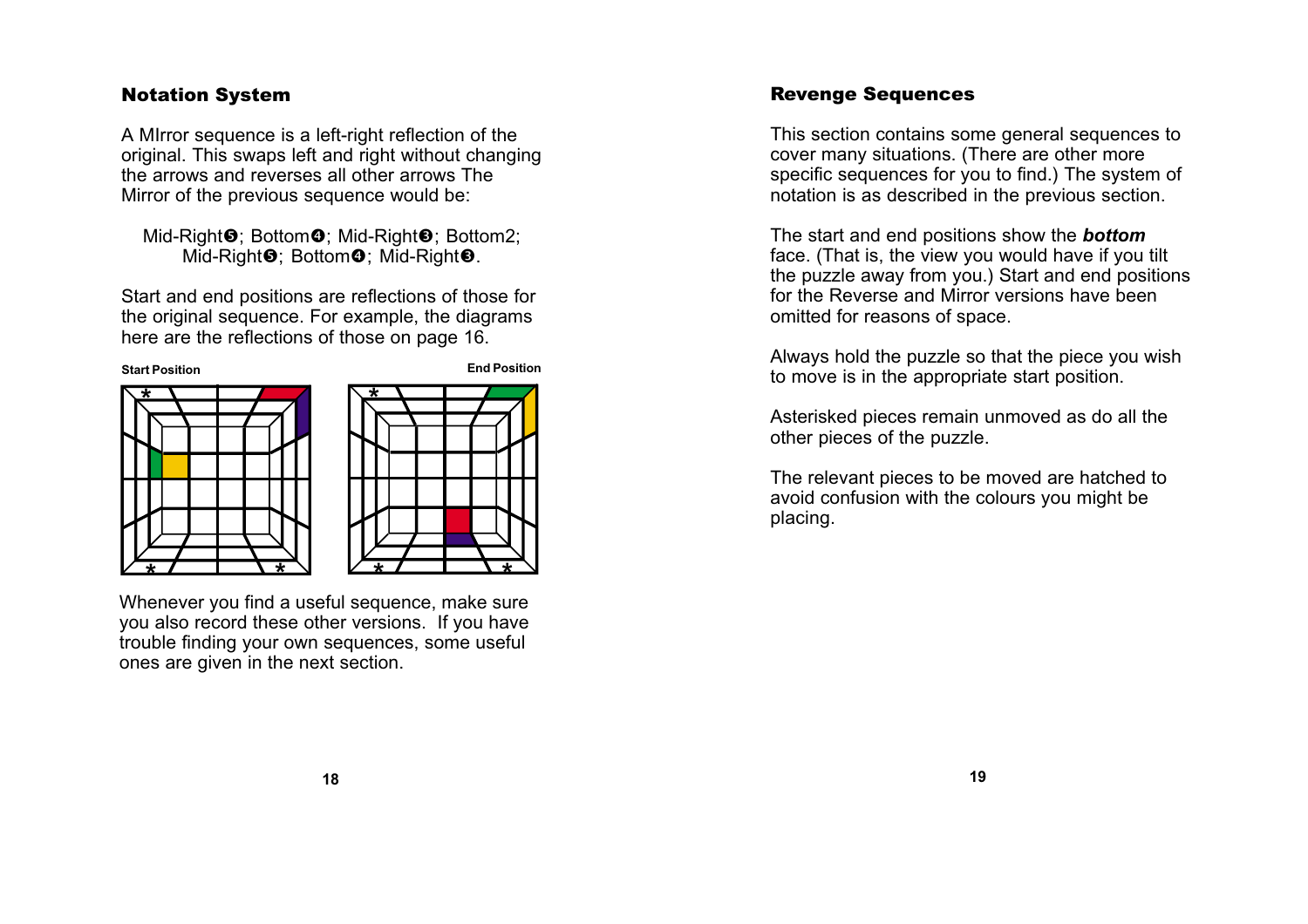## **Three-Corner Shuttle**

This shuttles a triangle of corner pieces one place clockwise around the bottom layer.

Left❸; Bottom❹; Left❸; Front❷; Bottom❹; Front $\boldsymbol{\Theta};$  Left $\boldsymbol{\Theta};$  Bottom $\boldsymbol{\Theta}.$  Left $\boldsymbol{\Theta};$  Bottom $\boldsymbol{\Theta}.$ 

**Start Position End Position**







#### **Reverse**

Bottom**の**; Left❺; Bottom❻; Left❸; Front❷; Bottom❷; Front❹; Left❺; Bottom❷; Left❸.

# Mirror

Right❺; Bottom❷; Right❸; Front❹; Bottom❷; Front❷; Right❸; Bottom❹; Right❸; Bottom❹.

## Reverse Mirror

Bottom❷; Right❸; Bottom❷; Right❸; Front❹; Bottom❹; Front❷; Right❺; Bottom❹; Right❸.

## **Three-Corner Flipper**

This flips three corner pieces on the bottom layer without changing their position.

**Revenge Sequences**<br>
Three-Corner Flipper<br>
This flips three corner pieces on the bottom layer<br>
without changing their position.<br>
Right<sup>®</sup>; Bottom<sup>®</sup>; Right®; Bottom<sup>®</sup>; Right®;<br>
Bottom2; Right®; Bottom2.<br>
start Position E Right<sup>o</sup>: Bottom<sup>o</sup>: Right<sup>o</sup>: Bottom<sup>o</sup>: Right<sup>o</sup>: Bottom2; Right<sup>®</sup>; Bottom2.

**Start Position End Position**





**Reverse**

Bottom2; Right❺; Bottom2; Right❸; Bottom❹; Right $\bm{\Theta}$ ; Bottom $\bm{\Theta}$ ; Right $\bm{\Theta}$ .

#### **Mirror**

Left**G**; Bottom**O**; Left**G**; Bottom**O**; Left**G**; Bottom2: Left<sup>®</sup>: Bottom2.

## **Reverse MIrror**

Bottom2; Left<sup>®</sup>; Bottom2; Left<sup>®</sup>; Bottom<sup>®</sup>; Left<sup>®</sup>; Bottom<sup>®</sup>; Left<sup>®</sup>.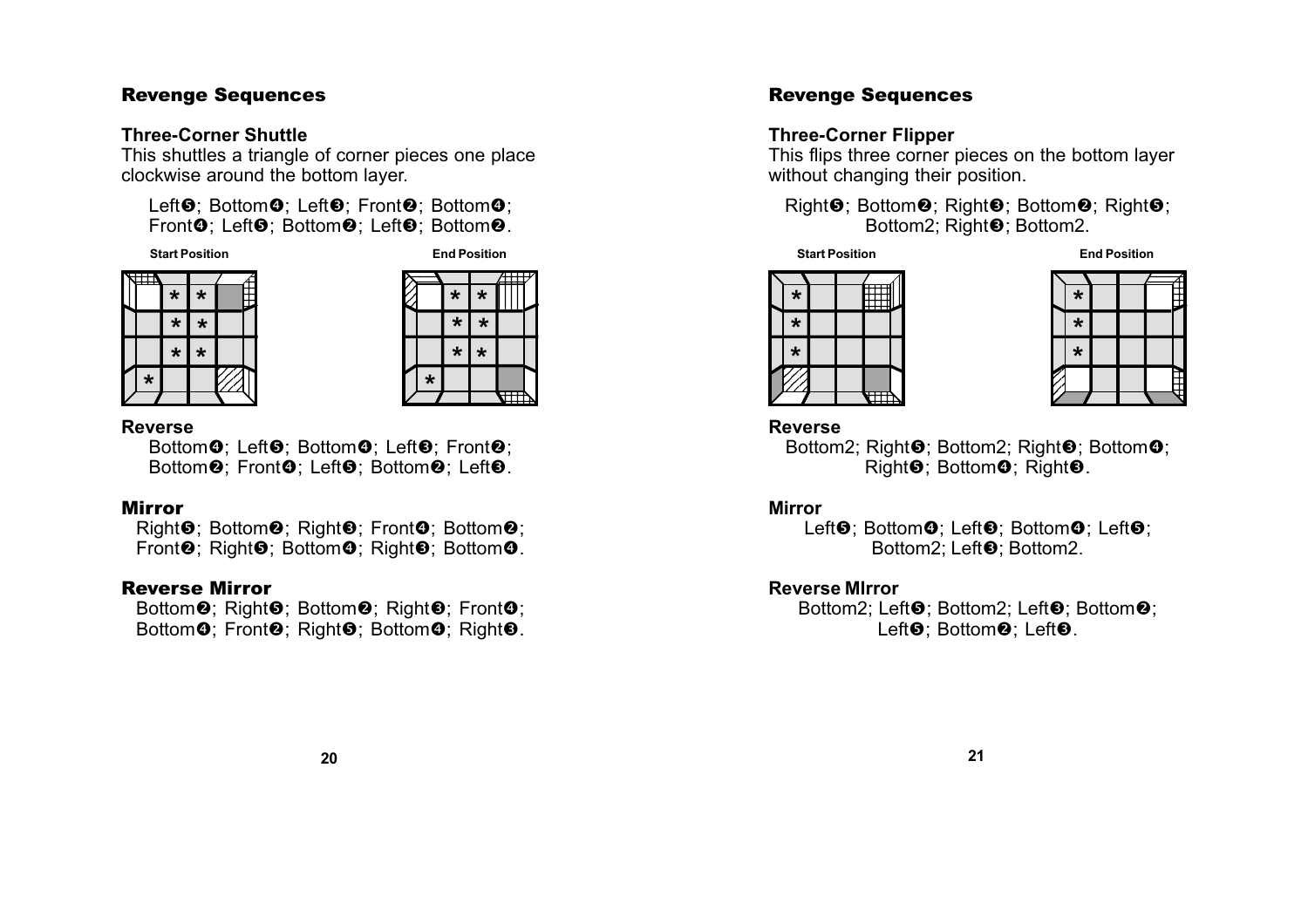## **Low-Edge Shuttle**

By shuttling a triangle of edge pieces clockwise around the front layer, this moves an edge piece from the mid-bottom layer into the bottom layer.

> Left<sup>®</sup>; Bottom<sup>®</sup>; Left<sup>®</sup>; Mid-Bottom<sup>®</sup>; Left**o**; Bottom**o**; Left**o**; Mid-Bottom**o**.





### **Reverse**

Mid-Bottom<sup>®</sup>; Left<sup>®</sup>; Bottom<sup>®</sup>; Left<sup>®</sup>; Mid-Bottom**☉**; Left❺; Bottom**☉**; Left❸.

## **Mirror**

Right❺; Bottom❹; Right❸; Mid-Bottom❹; Right<sup>®</sup>; Bottom<sup>®</sup>; Right<sup>®</sup>; Mid-Bottom<sup>®</sup>.

## **Reverse Mirror**

Mid-Bottom**の**; Right❺; Bottom❹; Right❸; Mid-Bottom<sup> $\odot$ </sup>; Right $\odot$ ; Bottom $\odot$ ; Right $\odot$ .

## Revenge Sequences

# **High-Edge Shuttle**

By shuttling a triangle of edge pieces clockwise around the front layer, this moves an edge piece from the mid-top layer into the bottom layer,

> Left<sup>®</sup>; Bottom<sup>®</sup>; Left<sup>®</sup>; Mid-Top<sup>®</sup>; Left❺; Bottom❹; Left❺; Mid-Top❹.





# **Reverse**

Mid-Top<sup>2</sup>; Left<sup>3</sup>; Bottom<sup>2</sup>; Left<sup>3</sup>; Mid-Top**の**; Left❺; Bottom❹; Left❸.

## **Mirror**

Right❺; Bottom❹; Right❸; Mid-Top❹; Right<sup> $\odot$ </sup>; Bottom<sup>2</sup>; Right<sup>2</sup>; Mid-Top<sup>2</sup>.

## **Reverse Mirror**

Mid-Top❹; Right❺; Bottom❹; Right❸; Mid-Top<sup>2</sup>; Right<sup>9</sup>; Bottom<sup>2</sup>; Right<sup>9</sup>.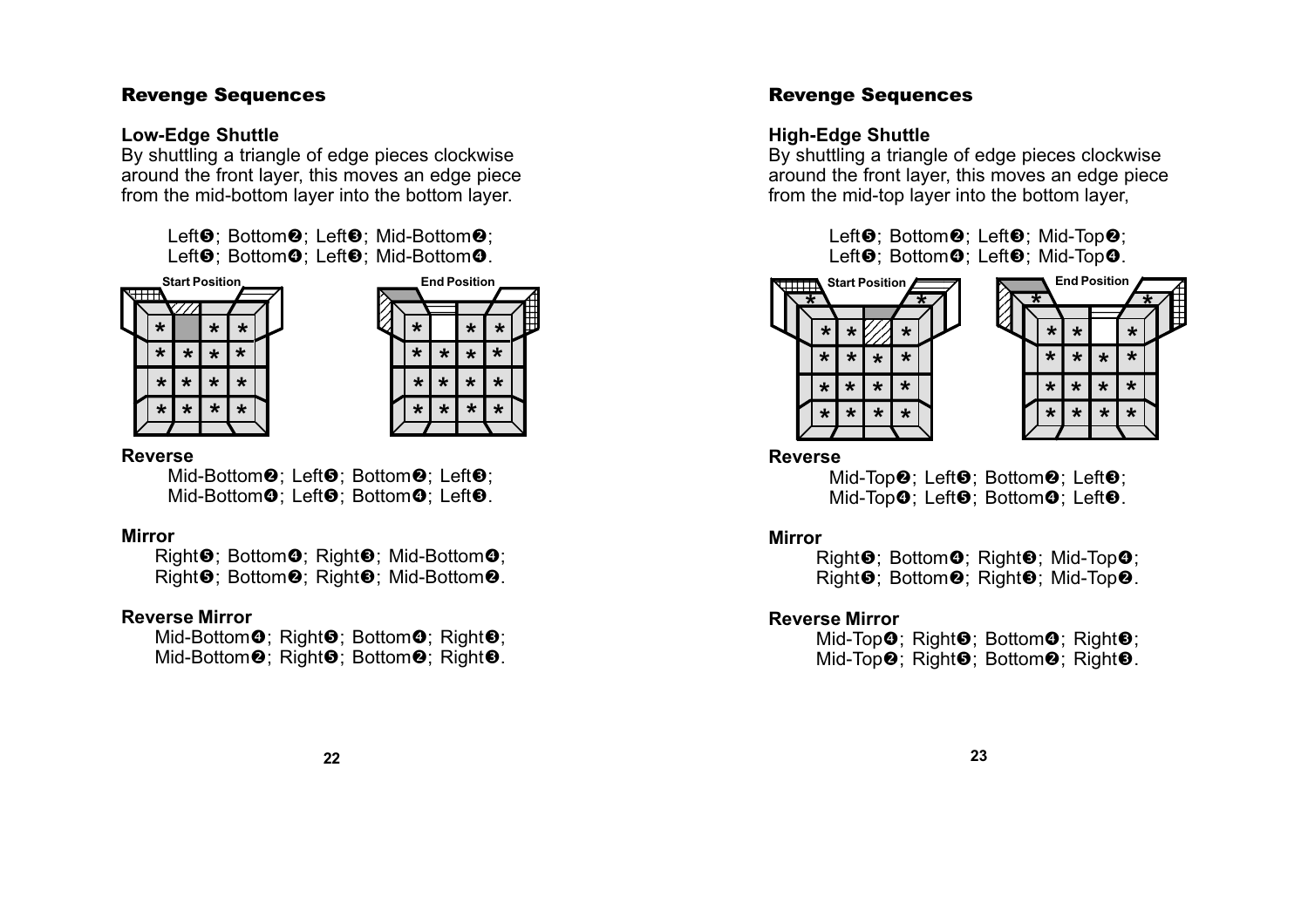## **Face-Lifter**

This shuttles three face pieces.

Mid-Left+Mid-Right❺; Bottom❷; Mid-Right❸; Bottom❶; Mid-Left❸; Bottom❷; Mid-Right❺; Bottom**❹**; MId-Right❸.





## **Reverse**

Mid-Right❺; Bottom❷; Mid-Right❸; Bottom❹; Mid-Left❶; Bottom❷; Mid-Right❺; Bottom❹; Mid-Left+MId-Right❸.

## Mirror

Mid-Left+Mid-Right❺; Bottom❹; Mid-Left❸; Bottom❷; Mid-Right❸; Bottom❹; Mid-Left❺; Bottom❷; Mld-Left❸.

## Reverse Mirror

Mid-Left❺; Bottom❻; Mid-Left❸; Bottom❷; Mid-Right❺; Bottom❻; Mid-Left❺; Bottom❷; Mid-Left+MId-Right❸.

# Revenge Sequences

## **Mid-Swapper**

This swaps two adjacent edge pieces in the front middle layers.

Front2; Mid-Bottom ; Front2; Mid-Bottom2; Front2; Mid-Bottom**❹**; Front2.





## Mirror

Front2; Mid-Bottom -; Front2; Mid-Bottom2; Front2; Mid-Bottom❷; Front2.

In both cases the reverse is the same as the sequence.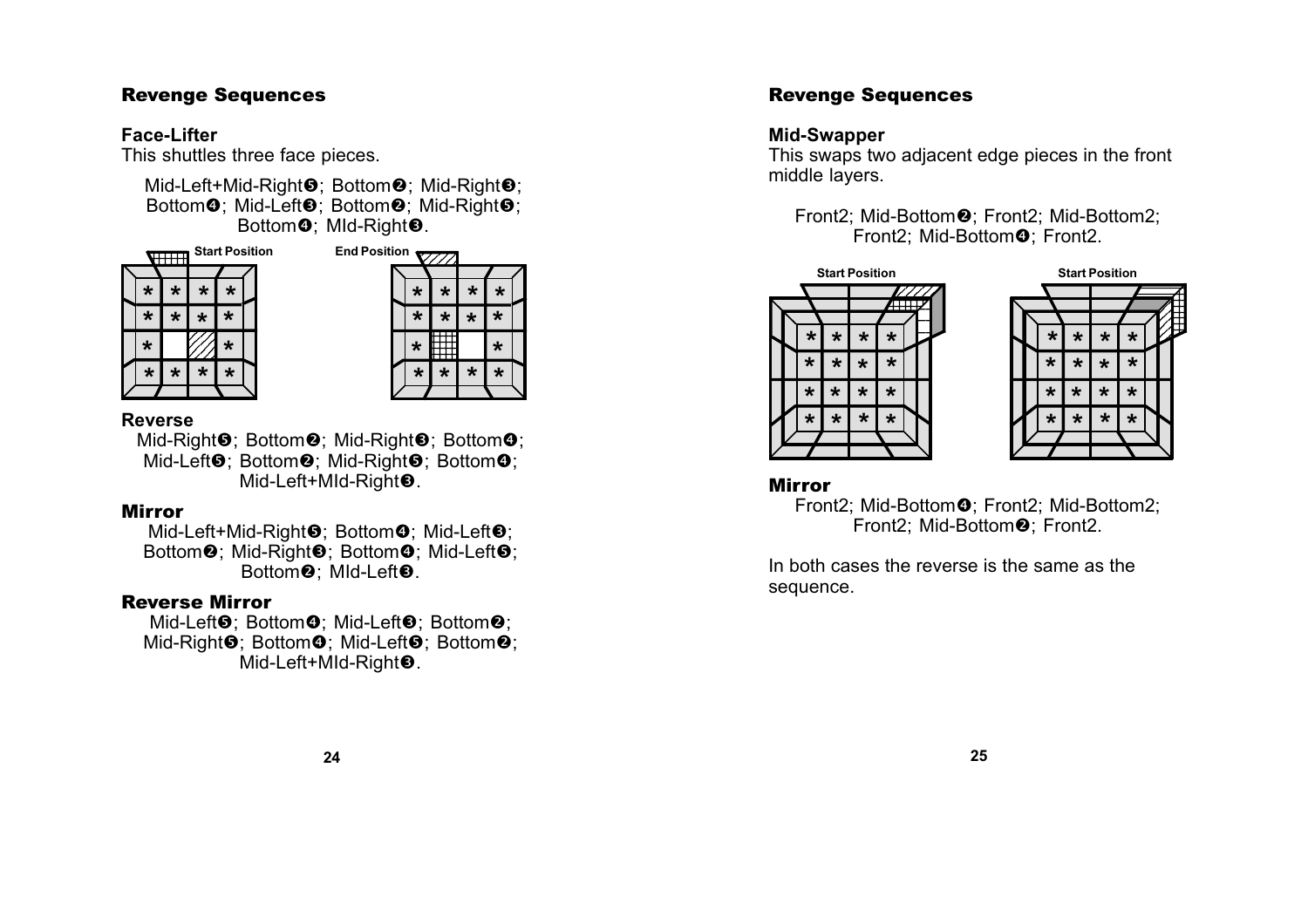## **Mid-Shuttle**

This shuttles a triangle of edge pieces clockwise around the mid-bottom layer.

> Back<sup>2</sup>: Bottom2: Left<sup>®</sup>; Bottom<sup>®</sup>; Left<sup>®</sup>; Mid-Bottom<sup>®</sup>; Left❸; Bottom❹; Left❸; Mid-Bottom❹; Bottom2; Back**☉**.

**Start Position**





### **Reverse**

Back<sup>2</sup>: Bottom2: Mid-Bottom<sup>o</sup>: Left<sup>o</sup>: Bottom<sup>o</sup>: Left<sup>o</sup>: Mid-Bottom**O**; Left**O**; Bottom**O**; Left**O**; Bottom2; Back**の**.

# Revenge Sequences

### **Mirror**

Back**の**; Bottom2; Right❺; Bottom❹; Right❸; Mid-Bottom❹; Right<sup>O</sup>; Bottom<sup>O</sup>; Right<sup>O</sup>; Mid-Bottom<sup>O</sup>; Bottom2: Back<sup>2</sup>.

## **Reverse Mirror**

Back**の**; Bottom2; Mid-Bottom**の**; Right❺; Bottom❹; Right❸; Mid-Bottom<sup>®</sup>; Right<sup>®</sup>; Bottom<sup>®</sup>; Right<sup>®</sup>; Bottom2: Back<sup>2</sup>.

With this sequence (as with any that shuttles three pieces), performing it twice has the same effect as doing the Reverse once.

You should try and solve the puzzle for yourself using the sequences provided. They are all you need - plus a little imagination. If you are still having trouble, a full solution guide is given in the next section.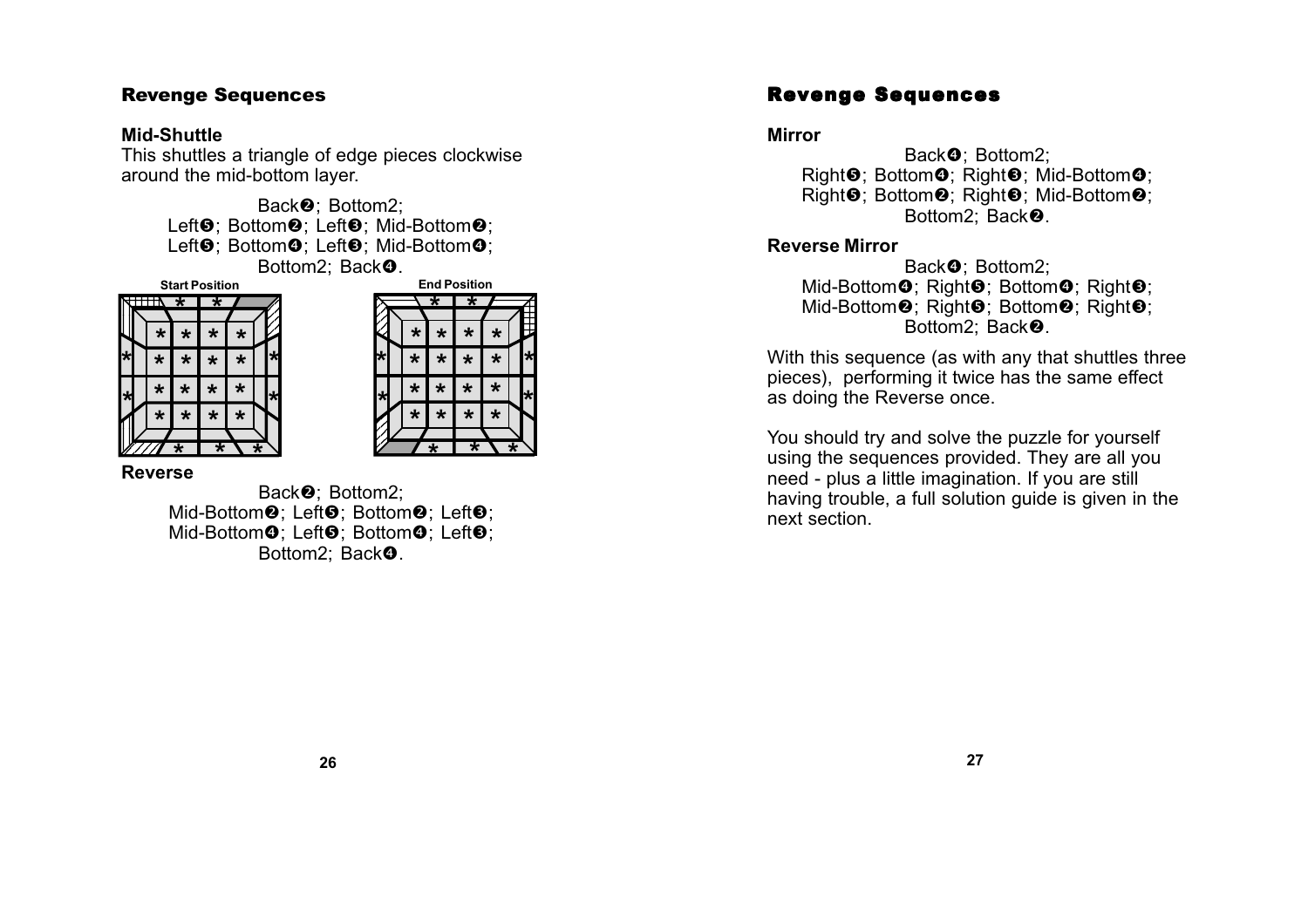# <span id="page-14-0"></span>Solving RUBIK'S Revenge

Once you start twisting, it's easy to get Rubik's Revenge completely muddled. Don't worry - it can always be put right from any state. The following steps will help you solve the puzzle.

1. Select any corner piece as your starting corner. Turn the puzzle so that this piece, is in the top face. It is automatically in the correct position. (In our example, Yellow is the top face and Blue is the front.)



2. Find a second piece that's a side-by-side match and twist it into place.

**NB** - Of two identically coloured edge pieces, only one can be placed in a particular position with the colours correctly orientated.

# Solving Rubik's Revenge

3. Position all edge and corner pieces of the top face. If you have trouble, use the sequences. (The Three-Corner, High-Edge, and Low-Edge Shuttles can all be used if you turn the puzzle so that your top face becomes the relevant face in the sequence diagrams.)



4. Position the face pieces of the top layer by using the Face-Lifter.

**NB** - When using the Face-Lifter, you may first need to twist faces to align the pieces to be moved. Note these so you can reverse them afterwards.

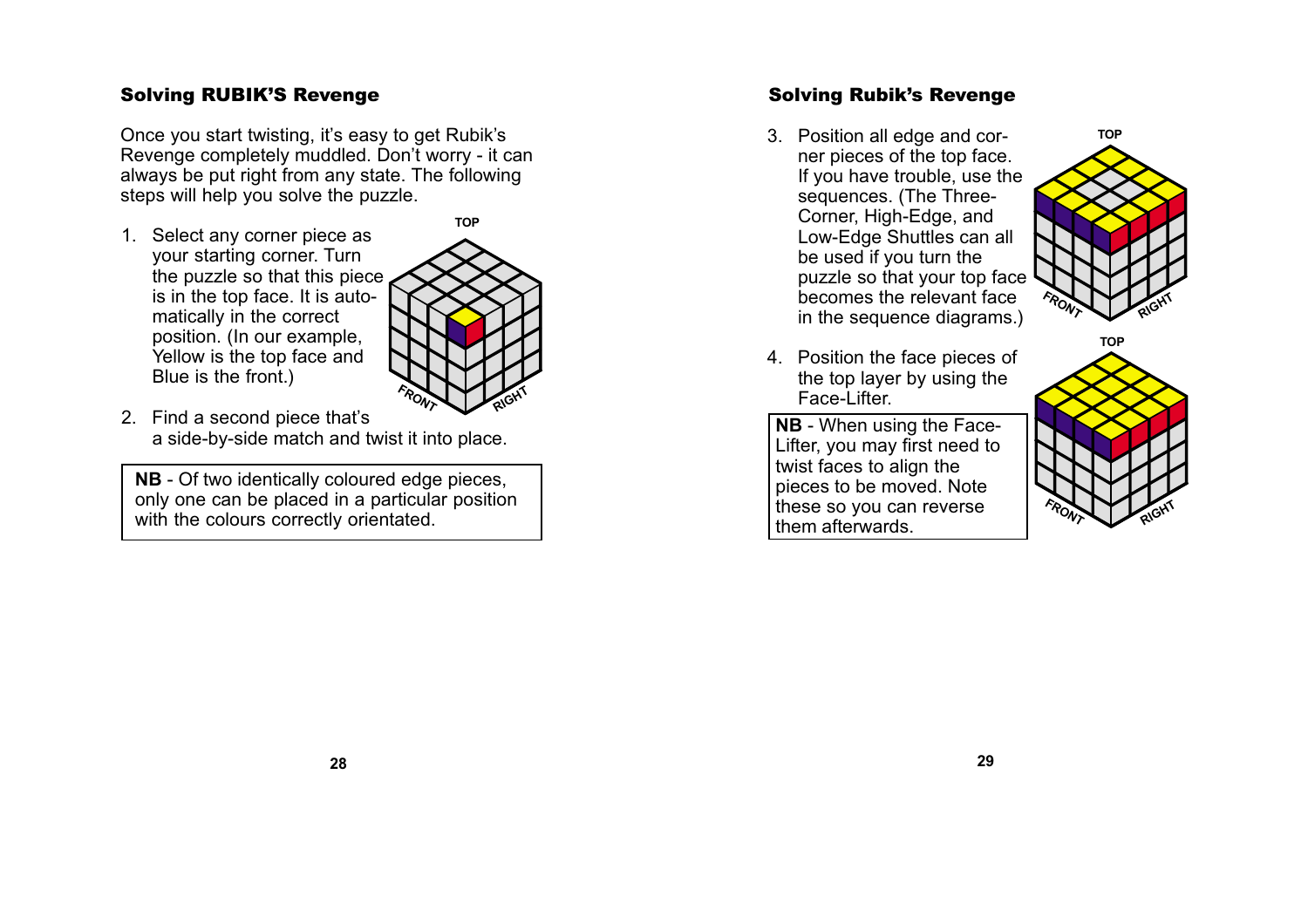# Solving Rubik's Revenge

- 5. Next, and most importantly, complete the bottom face.
- **TOP** 6. Start by using the Three-Corner Shuttle to correctly position the corner pieces. If two seem to be correctly placed, turn the layer so one of the other two is correctly placed. The Three-Corner Shuttle will then position the other three. If the two that need to be swapped are diagonally opposite, you will need to use the Three-Corner Shuttle twice.
- 7. Once the corner pieces are in the right positions, use the Three-Corner Flipper to orientate them correctly.



## Solving Rubik's Revenge

- 8. Use the Low-Edge and/or High-Edge Shuttles to drop the edge pieces into their correct positions on the bottom face. If a piece you want is already in the bottom face, use one of the shuttles to remove it.
- 9. Complete the bottom face by using the Face-Lifter.
- 10. Use the Mid-Swapper to correctly position the edge pieces of the midtop layer. If a piece you want is already in that layer, use the swapper to remove it.)